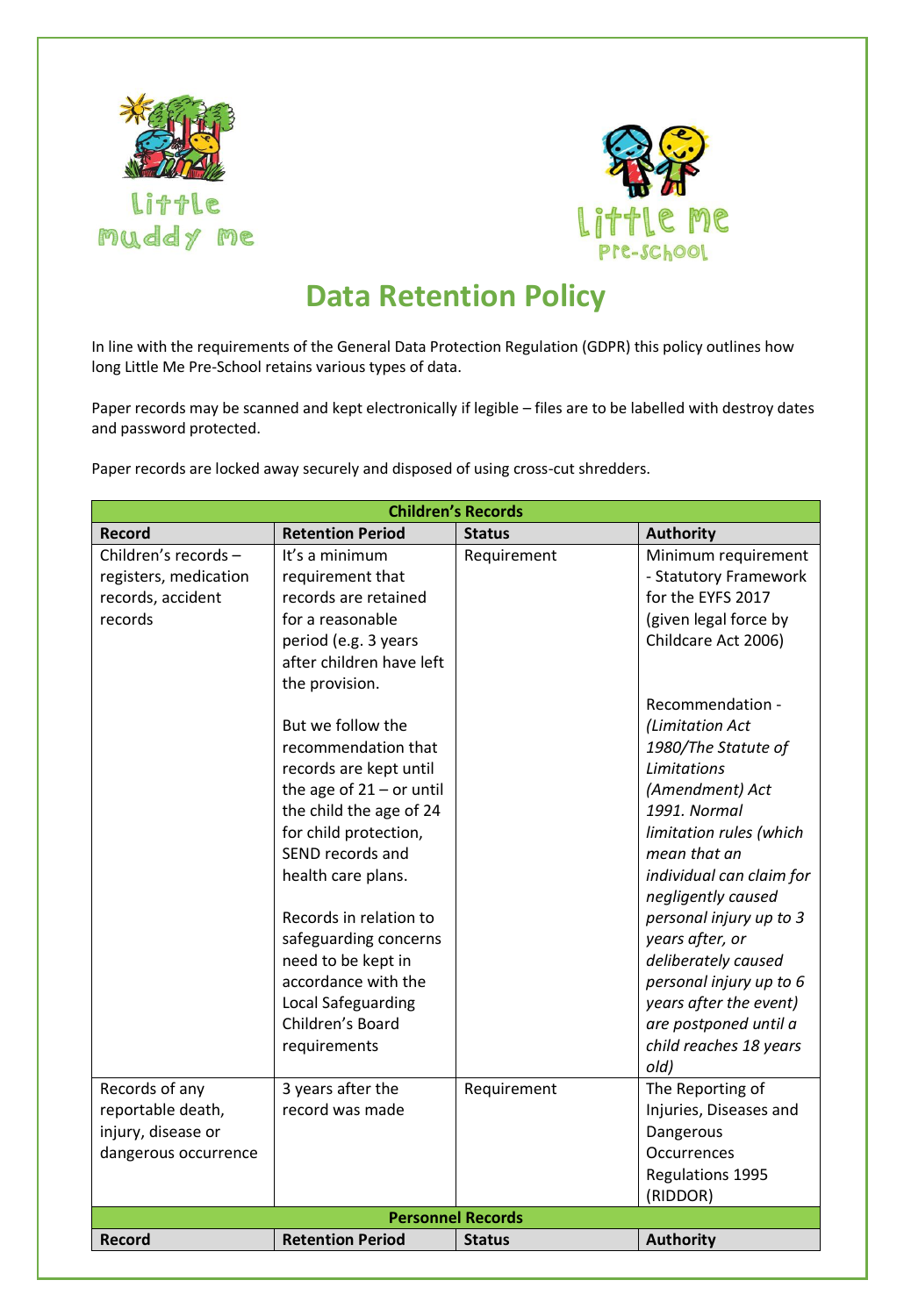| Application forms and         | 6 months to a year        | Recommendation | Chartered Institute of  |
|-------------------------------|---------------------------|----------------|-------------------------|
| interview notes for           |                           |                | Personnel and           |
| unsuccessful                  |                           |                | Development (CIPD)      |
| candidates                    |                           |                |                         |
| Personnel file and            | 6 years after             | Requirement    | (CIPD)                  |
| training records              | employment ceases         |                |                         |
| (including disciplinary       |                           |                |                         |
| records and working           | Records of unfounded      |                | Keeping Children Safe   |
| time records)                 | allegations of a child    |                | in Education, DfE 2016  |
|                               | protection nature         |                |                         |
|                               | must be kept until the    |                |                         |
|                               | person's normal           |                |                         |
|                               | retirement age or 10      |                |                         |
|                               | years after the date of   |                |                         |
|                               | allegation; allegations   |                |                         |
|                               | found to be malicious     |                |                         |
|                               | must be removed from      |                |                         |
|                               | personnel files.          |                |                         |
| DBS check information         | <b>Original DBS</b>       | Recommendation | DBS / Ofsted            |
|                               | disclosures: a            |                |                         |
|                               | maximum of 6 months       |                |                         |
|                               |                           |                |                         |
|                               | Provider must be able     |                |                         |
|                               | to show Ofsted they       |                |                         |
|                               | have kept a record of     |                |                         |
|                               | DBS disclosures and       |                |                         |
|                               | the DBS Code of           |                |                         |
|                               | Practice permits them     |                |                         |
|                               | to retain the following   |                |                         |
|                               | details: date of issue of |                |                         |
|                               | certificate, name of      |                |                         |
|                               | subject, type of          |                |                         |
|                               | certification             |                |                         |
|                               | requested, position for   |                |                         |
|                               | which certificate was     |                |                         |
|                               | requested, unique         |                |                         |
|                               | reference number,         |                |                         |
|                               | details of recruitment    |                |                         |
|                               | decision taken.           |                |                         |
| Wage/salary records           | 6 years                   | Requirement    | <b>Taxes Management</b> |
| (including overtime           |                           |                | Act 1970                |
| and bonuses and               |                           |                |                         |
| expenses)                     |                           |                |                         |
| <b>Statutory Maternity</b>    | 3 years after the end     | Requirement    | The Statutory           |
| Pay (SMP) records             | of the tax year to        |                | <b>Maternity Pay</b>    |
|                               | which they relate         |                | Regulations 1986        |
| <b>Parental Leave Records</b> | 5 years from the          | Recommendation | <b>CIPD</b>             |
|                               | birth/adoption of the     |                |                         |
|                               | child or 18 years if the  |                |                         |
|                               | child receives disability |                |                         |
|                               | allowance                 |                |                         |
| <b>Statutory Sick Pay</b>     | 3 years after the end     | Requirement    | <b>CIPD</b>             |
| (SMP) records                 | of the tax year to        |                |                         |
|                               | which they relate         |                |                         |
|                               |                           |                |                         |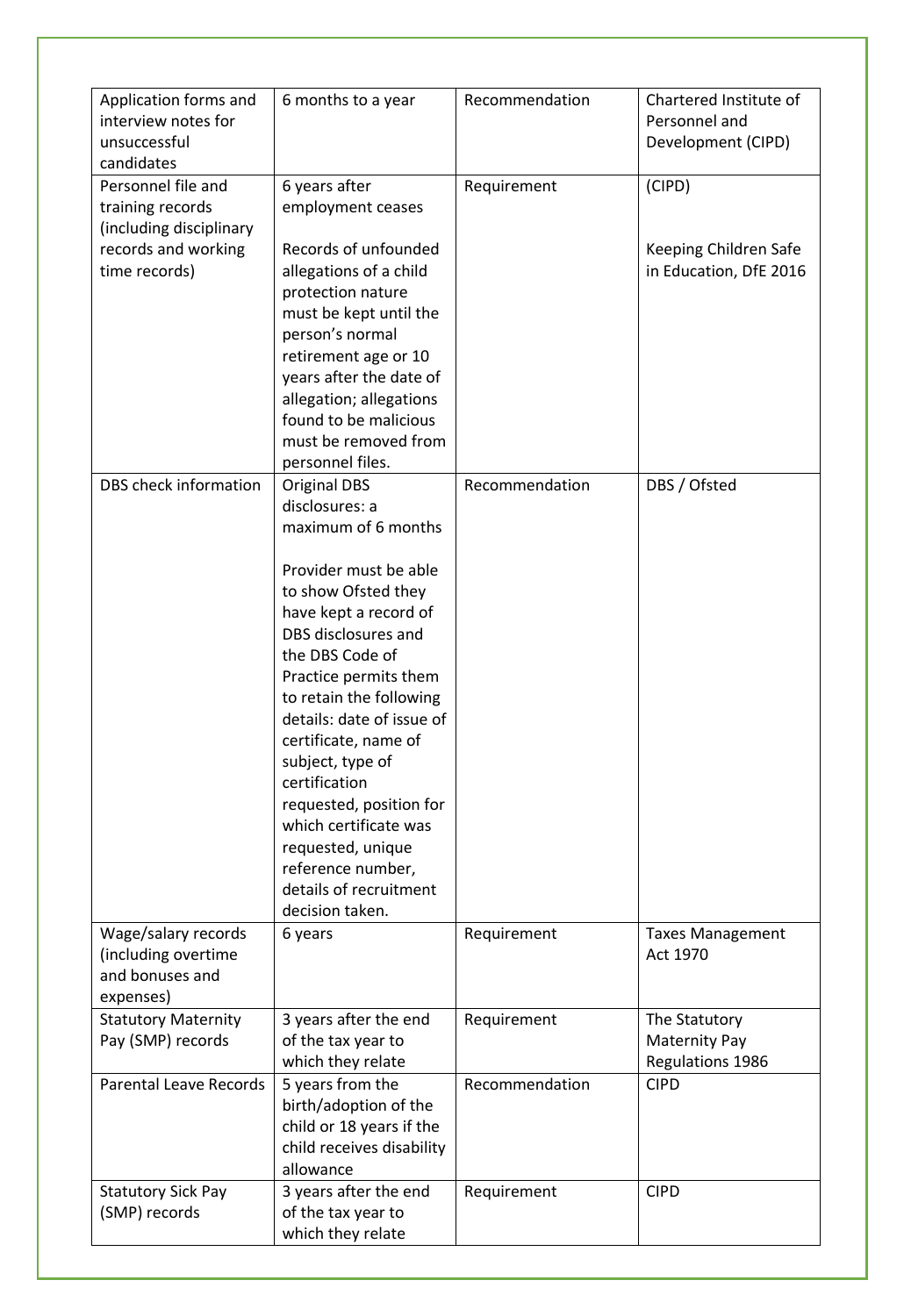| Income tax and                | At least 3 years after   | Requirement              | The Income Tax                 |  |  |  |
|-------------------------------|--------------------------|--------------------------|--------------------------------|--|--|--|
| <b>National Insurance</b>     | the end of the tax year  |                          | Regulations 1993               |  |  |  |
| returns/records               | to which they relate     |                          |                                |  |  |  |
| Redundancy details,           | 6 years after            | Recommendation           | <b>CIPD</b>                    |  |  |  |
| calculations of               | employment ends          |                          |                                |  |  |  |
| payments, refunds,            |                          |                          |                                |  |  |  |
| notifications of State        |                          |                          |                                |  |  |  |
|                               |                          |                          |                                |  |  |  |
| <b>National Minimum</b>       | 3 years after the end    | Requirement              | <b>National Minimum</b>        |  |  |  |
| <b>Wage Records</b>           | of the pay reference     |                          | Wage Act 1998                  |  |  |  |
|                               | period following the     |                          |                                |  |  |  |
|                               | one that the records     |                          |                                |  |  |  |
|                               | cover                    |                          |                                |  |  |  |
| Pensions scheme and           | 6 years from the         | Requirement              | The Pensions                   |  |  |  |
| member records                | automatic enrolment      |                          | Regulator                      |  |  |  |
|                               | staging date             |                          |                                |  |  |  |
| Staff accident records        | 3 years after the date   | Requirement              | <b>Social Security (Claims</b> |  |  |  |
|                               | of the last entry in the |                          | & Payments)                    |  |  |  |
|                               | book (separate rules     |                          | Regulations 1979               |  |  |  |
|                               | for accidents involving  |                          |                                |  |  |  |
|                               |                          |                          |                                |  |  |  |
|                               | hazardous substances)    |                          |                                |  |  |  |
| Records of reportable         | 3 years after the        | Requirement              | The Reporting of               |  |  |  |
| death, injury, disease        | record was made          |                          | Injuries, Diseases and         |  |  |  |
| or dangerous                  |                          |                          | Dangerous                      |  |  |  |
| occurrence                    |                          |                          | Occurrences                    |  |  |  |
|                               |                          |                          | Regulations 1995               |  |  |  |
|                               |                          |                          | (RIDDOR)                       |  |  |  |
| Accident/medical              | 40 years from the date   | Requirement              | The Control of                 |  |  |  |
| records as specified by       | of the last entry        |                          | <b>Substances Hazardous</b>    |  |  |  |
| the Control of                |                          |                          | to Health Regulations          |  |  |  |
| <b>Substances Hazardous</b>   |                          |                          | 2002 (COSHH)                   |  |  |  |
| to Health Regulations         |                          |                          |                                |  |  |  |
| (COSHH)                       |                          |                          |                                |  |  |  |
|                               |                          | <b>Financial Records</b> |                                |  |  |  |
| Accounting records            | 3 years from the end     | Requirement              | Companies Act 2006             |  |  |  |
| (e.g. cash books,             | of the financial year    |                          |                                |  |  |  |
|                               |                          |                          |                                |  |  |  |
| invoices, receipts)           | for private and          |                          |                                |  |  |  |
|                               | charitable companies,    |                          |                                |  |  |  |
|                               | 6 years for public       |                          |                                |  |  |  |
|                               | limited companies        |                          |                                |  |  |  |
| <b>Administration Records</b> |                          |                          |                                |  |  |  |
| <b>Record</b>                 | <b>Retention Period</b>  | <b>Status</b>            | <b>Authority</b>               |  |  |  |
| <b>Employers Liability</b>    | For as long as possible  | Recommendation           | <b>Health and Safety</b>       |  |  |  |
| <b>Insurance Records</b>      |                          |                          | Executive                      |  |  |  |
| Visitors books / signing      | The current year plus 6  | Recommendation           | <b>IRMS</b>                    |  |  |  |
| in sheets                     | years                    |                          |                                |  |  |  |
| Policy documents              | For the life of the      | Recommendation           | <b>IRMS</b>                    |  |  |  |
|                               | policy/setting plus 3    |                          |                                |  |  |  |
|                               | years                    |                          |                                |  |  |  |
| Complaints                    | At least 6 years after   | Recommendation           | <b>IRMS</b>                    |  |  |  |
|                               | the date of the          |                          |                                |  |  |  |
|                               | resolution of the        |                          |                                |  |  |  |
|                               | complaint                |                          |                                |  |  |  |
|                               |                          |                          |                                |  |  |  |